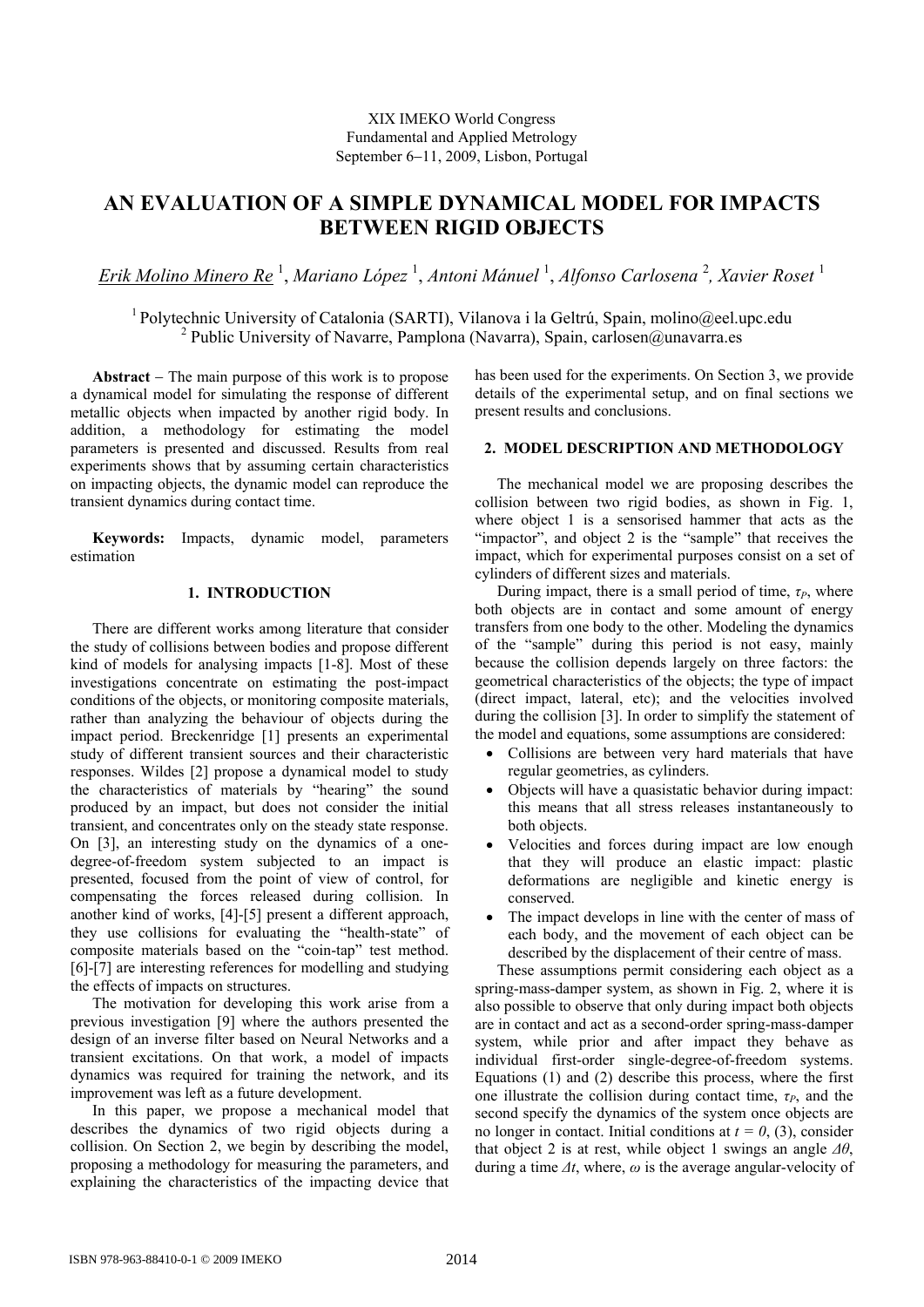the impactor, and *L* is the length of the supporting holder, as shown in Fig. 1.



Fig. 1. Impacting device.

$$
m_1\ddot{x}_1 = -c_1(\dot{x}_1 - \dot{x}_2) - k_1(x_1 - x_2)
$$
  
\n
$$
m_2\ddot{x}_2 = -F(t) + c_1(\dot{x}_1 - \dot{x}_2) + k_1(x_1 - x_2) - c_2\dot{x}_2 - k_2x_2
$$
  
\n
$$
0 \le t \le \tau_p
$$
 (1)

$$
m_1\ddot{x}_1 = -c_1\dot{x}_1 - k_1x_1 \nm_2\ddot{x}_2 = -c_2\dot{x}_2 - k_2x_2
$$
  $t > \tau_p$  (2)

$$
x_{1i} = 0, v_{1i} = \omega L \n x_{2i} = 0, v_{2i} = 0
$$
\n(3)

Parameters,  $c_{1,2}$ , and,  $k_{1,2}$ , are the damping and stiffness of each body respectively, and are materials constants that depend directly on the type of material and geometrical properties of the impactor and the sample [7], while  $m_{1,2}$  are the masses of each body.

An important variable in (1) is the impacting force, *F(t)*. Because impacts are transients that release a large amount of energy in a short period of time, this force is modeled as a single pulse of very short duration, that last only the time that both objects are in contact,  $\tau_P$ . The duration and the shape of this pulse depends on the type of deformations produced by the collision, which are strongly relate to the speed and force level during impact, the type of materials



Fig. 2. Mechanical model of impact process.

(soft, hard), the geometry of bodies, and the location of the impact [8]. In order to describe the force  $F(t)$ , the impact has been divided in two parts, being the first the compression stage and the second the restitution stage; each having a characteristic shape that depends on how materials react during impact. In the case of an elastic collision, materials respond as linear springs, compressing and recovering their initial shape without deformations, with a symmetric pulse, similar to a versed-sine pulse [7], as in (4).

$$
f(t) = \frac{F_0}{2} (1 - \cos \frac{2\pi t}{\tau_p}) = F_0 \sin^2 \left(\frac{\pi t}{\tau_p}\right), \quad 0 \le t \le \tau_p
$$
\n
$$
f(t) = 0, \qquad t > \tau_p
$$
\n(4)

The period  $\tau_P$  is defined in (5), where  $m_{eq}$  and  $k_{eq}$  are the relative mass [3] (6a), and relative stiffness [7] (6b), of the second-order system.

$$
\tau_p = \pi \sqrt{\frac{m_{eq}}{k_{eq}}} \tag{5}
$$

$$
m_{eq} = \frac{m_1 \cdot m_2}{m_1 + m_2}, \qquad k_{eq} = \frac{k_1 \cdot k_2}{k_1 + k_2} \tag{6a, b}
$$

### *2.1 Proposed methodology for measuring model parameters*

In order to calculate the parameters of the model proposed in (1) and (2), and to compare it with real data, the impacting device shown in Fig.1 was built and tested using 12 cylindrical samples of different materials and dimensions. The device consists on a sensorized impact hammer placed as a pendulum and embraced in a way that movement is possible only in one direction. The hammer is the "impactor", and the end that gets in contact with the samples has an aluminium tip located inline with the center of mass of the hammer and the samples. The hammer starts its swing from an angle *Δθ* from the vertical; to assure that the angle and the impacting velocities are constant on all the experiments, an electromagnetic holder supports the hammer on a fixed position, as shown in Fig. 1. Samples are located over hard foam, in a position that allows a direct impact to one of the flat surfaces of the cylindrical samples. To measure the response of the samples, another sensor, a piezoelectric accelerometer, is attached at the centre of the other flat surface, inline with the impact.

#### *A. Measuring the pulse-duration: τ*<sup>*P*</sup>

From the point of view of an elastic collision and from (5), it is clear that the pulse-duration is a parameter related to the mass and the stiffness of the impacting bodies. This means that for every collision, between the impactor and each cylindrical sample, there will be a pulse of a particular length. In order to measure these pulses, 12 experiments are carried out (one for every sample): each sample is impacted a certain number of times with the hammer, and then the hammer and samples mean time-responses are calculated.

The measurement of the pulse-duration,  $\tau_P$ , can be a difficult task because it is not easy to locate the actual starting and ending points on these types of pulses. As an alternative, it is convenient to use the hammers' response as the reference signal, due its resemblance to a versed-sine like in (4), and to measure its average pulse-width,  $\tau_{av}$ , by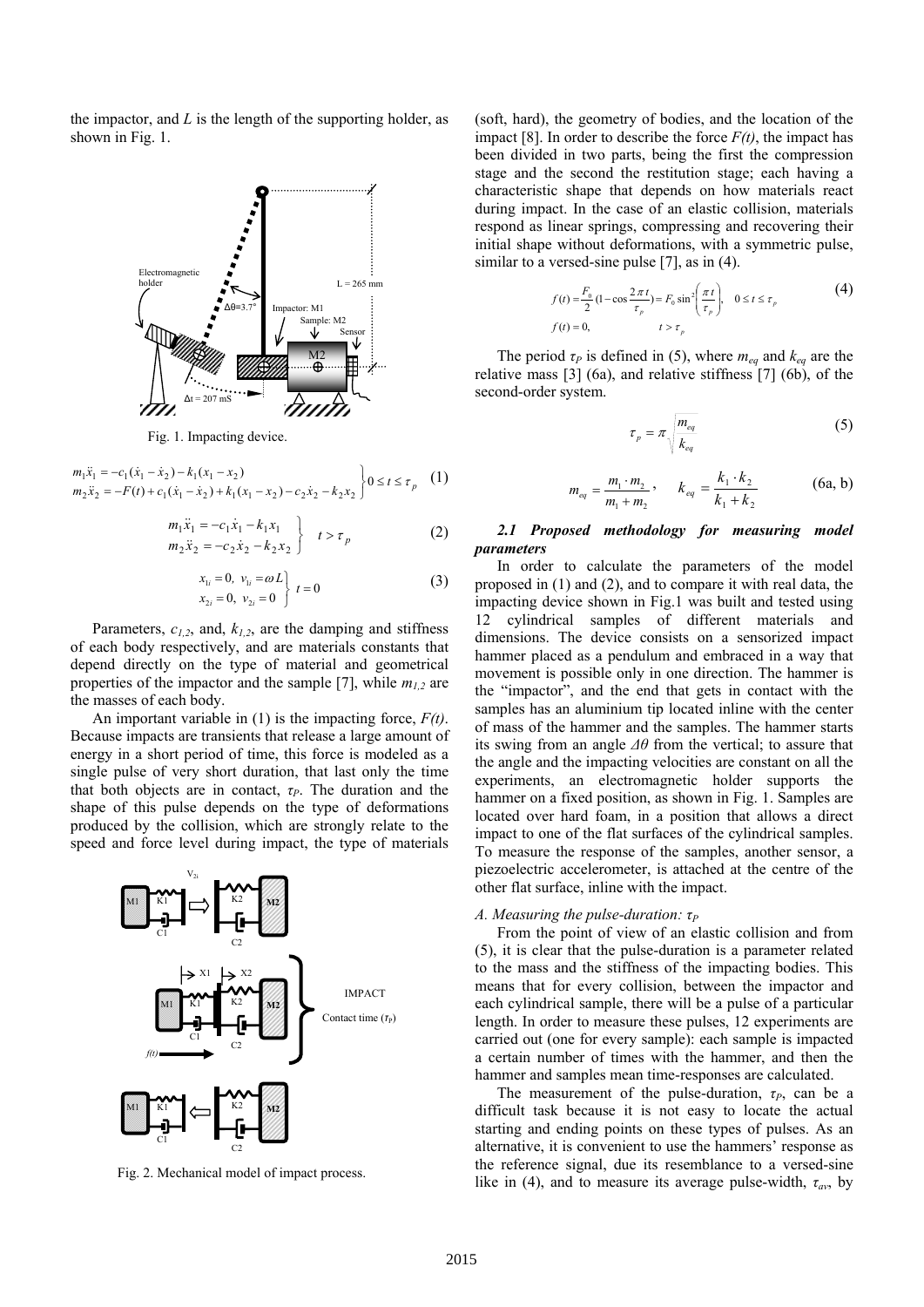simply measuring the pulse width at the half-amplitude of the mean time-response, and then calculate  $\tau_P$  applying:  $\tau_P$  = 2  $\tau_{av}$  [7].

#### *B. Measuring stiffness*  $k_1$  *and*  $k_2$

The next step is to calculate the parameter  $k_l$  (hammer's stiffness) by means of a "control" experiment. This requires that both bodies, the impactor and the sample, have similar characteristics: as to be made from the same material and to have similar dimensions and masses,  $m_{Hammer} \approx m_{Sample}$ . Considering this, we can assume that both objects have similar stiffness,  $k = k_1 \approx k_2$ , and from (6b) it is easy to observe that in this case,  $k = 2$   $k_{eq}$ . Once  $k_l$  has been determinated, the value of  $k_2$  for each cylinder is calculated applying  $(5)$  and  $(6a-b)$ .

#### *C. Measuring damping constants c<sub>1</sub> and c<sub>2</sub>*

The damping is a parameter that has a larger effect on the system response once the impact excitation has finished and the system enters in a steady state. It is related to the amplitude decay of the oscillating response of the system. Its measurement is not always easy, particularly when damping ratio is equal or larger than 1, *ξ ≥ 1*. For cases where the system is under-damped,  $\xi \leq 1$ , the ratio  $\xi$  can be estimated by measuring the exponential decay of the impulse response of the system, using (7a) and (7b), where  $U_n$  and  $U_{n+1}$  are consecutive peak values of the oscillating signal.

$$
\Delta = \ln \frac{U_n}{U_{n+1}}, \qquad \xi = \frac{\Delta}{\sqrt{4\pi^2 - \Delta^2}} \tag{7a, b}
$$

$$
\xi = \frac{1}{2} \frac{c}{\sqrt{km}}\tag{8}
$$

We propose to measure the exponential decay, *Δ*, using  $U_1$  as the maximum peak-acceleration produced by the impact, and use  $U_2$  as the next peak found in the steady state oscillation. The relation between ξ and *c* is described in (8), where *k* and *m* are the particular parameters for each sample.

#### **3. EXPERIMENTAL SET-UP**

The 12 samples used for testing the model are cylinders made from four different materials: aluminium, steel,



bronze, and brass; in three sizes: all cylinders have a diameter of,  $d_c = 30$  mm, and the three lengths are:  $L_l = 10$ *mm,*  $L_2 = 30$  *mm,* and  $L_3 = 50$  *mm,* designated as the small, medium and large samples, respectively. Table 1, shows the mass value of all samples. Each cylinder has in one of their flat surfaces a small holder for supporting a piezoelectric accelerometer (*8309* from *Brüel & Kjær*) for recording the impacting time-response. Also, the impacting hammer (*8206-002* from *Brüel & Kjær*) has an internal accelerometer that is used for measuring its time-response. Signals from both sensors were conditioned and then acquired with a 12-bit, *National Instruments NI-PCI-6115*, digitizer board. The sampling rate has been set to *2.5 MHz*, and the recording time to *2 ms*. Signals were filtered at *50 kHz,* digitally, to reduce noise and high frequency components.

For the experiments, each sample was located in horizontal position on hard foam, as shown in Fig. 1. Using the electromagnetic holder for the hammer, each swing was reproduced under similar conditions. The hammer swings an angle of  $\Delta\theta = 3.7^{\circ}$ , in,  $\Delta t = 207$  ms, which gives an angular velocity of *ω=0.31 Rad/s.* The length of the hammer, from the centre of mass to the supporting holder, is  $L = 265$  mm, which leads to a linear velocity of  $v_{1i} = 8.19$  cm/s. This speed is constant for all impacts.

Table 1.

|              | Samples weight in [gr]<br>Without accelerometer |        |        |
|--------------|-------------------------------------------------|--------|--------|
| Material     | Small                                           | Medium | Large  |
| Aluminium    | 21.31                                           | 61.62  | 102.38 |
| <b>Steel</b> | 56.32                                           | 166.91 | 277.10 |
| Bronze       | 70.48                                           | 209.53 | 348.13 |
| Brass        | 60.86                                           | 180.14 | 299.60 |

Hammer effective seismic mass:  $m_1 = 100$  gr Accelerometer (*8309*) mass: 3 gr



Fig. 4. Maximum amplitude Vs Pulse-width. Average values. Samples sizes: small (squares), medium (triangles), large (stars).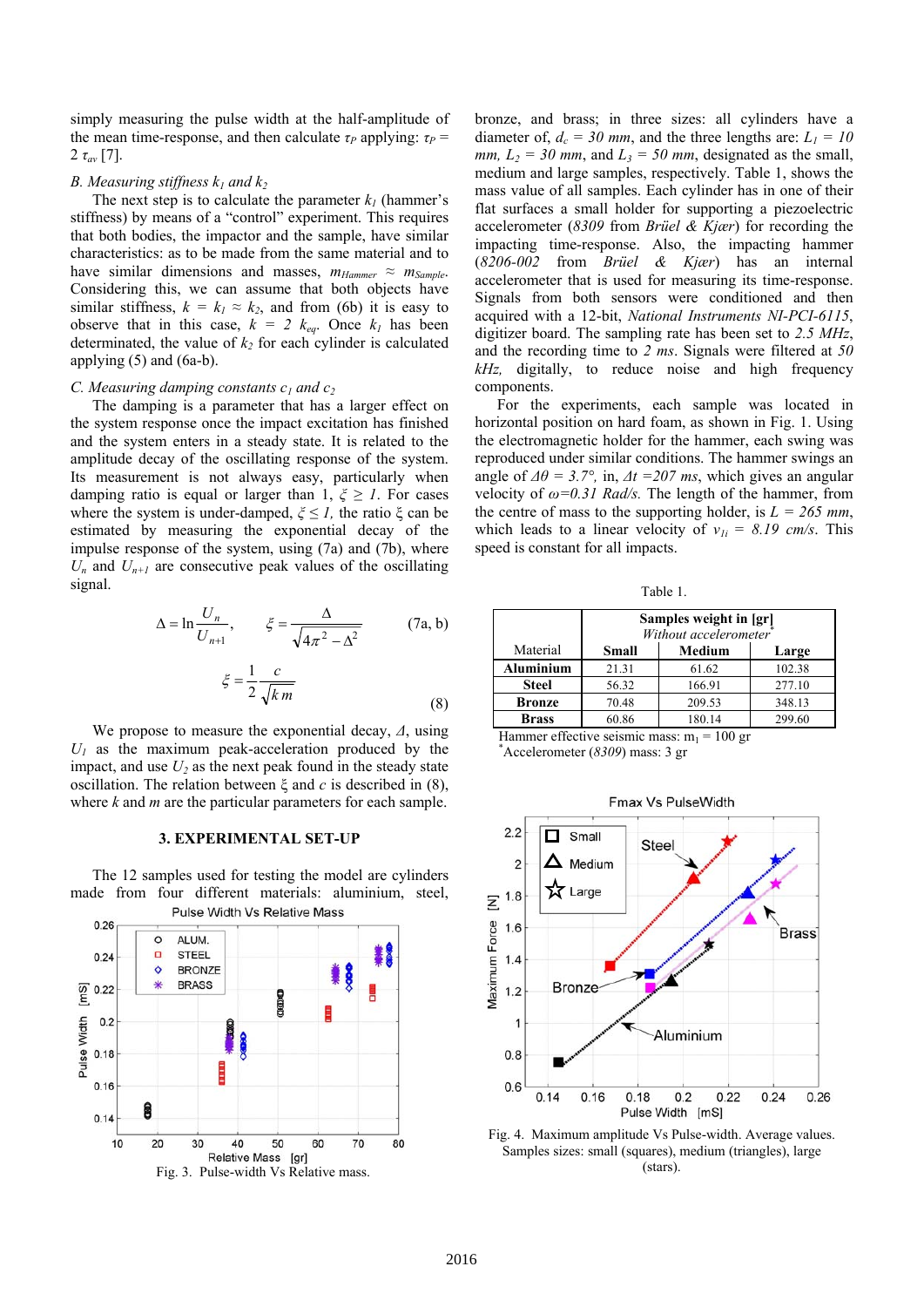![](_page_3_Figure_0.jpeg)

Fig. 5. Model and real cylinders responses.

The model described in (1) and (2), and all the equations used for calculating the parameters, were implemented using MATLAB.

![](_page_3_Figure_3.jpeg)

Fig. 6. Mean Square Error (MSE) between model and real data: a) for hammer response, b) for cylinders responses.

To measure the hammer stiffness  $k_l$ , the large aluminium cylinder has been selected as the reference sample for the control experiment. From Table 1, it is possible to observe that both masses are similar,  $m_{Hammer} \approx m_{L-dum}$ ; and that hammer's tip and cylinder are made from the same type of material (aluminium), and both have similar dimensions.

#### **4. RESULTS**

Model parameters were estimated following the procedure described in Section 2 and 3. For every sample, 10 impacts were produced and average time-responses were calculated for the hammer and the cylinders. At the end of the experiments, a group of 24 mean time-responses are available for analysis (12 from the hammer, and 12 from the cylindrical samples).

For measuring the pulse-duration, the average signals of the hammer were used, and results are shown in Table 2. As it can be observed, there is a relationship between the pulsewidth and the mass of the samples. For every material, small samples have the shortest pulse-duration. This relation can be appreciated as well in Fig. 3, which shows the plot "pulse-width Vs relative-mass", where impacts from all experiments are shown. It is possible to appreciate the variability of the pulse-width among different experiments considering individual samples. Also, it is clear that there is a relationship among pulse-duration, type of material and the relative mass.

Table 2.

|                  | Samples pulse-duration, $\tau_P$ [µS] |               |        |
|------------------|---------------------------------------|---------------|--------|
| Material         | <b>Small</b>                          | <b>Medium</b> | Large  |
| <b>Aluminium</b> | 144.80                                | 196.80        | 212.00 |
| <b>Steel</b>     | 170.00                                | 203.20        | 219.20 |
| <b>Bronze</b>    | 188.00                                | 226.40        | 239.20 |
| Brass            | 189.00                                | 288.10        | 244.00 |

Table 3 shows hammer and samples stiffness parameter values. Here, it is also possible to appreciate that stiffness changes according to the size of the samples. Another interesting plot is the "maximum amplitude Vs pulsewidth", shown in Fig. 4, where average values are shown, and again, it is possible to appreciate the relation between the acceleration level, the mass of the samples and the pulsewidth.

Table 3.

|                  | Samples Stiffness k <sub>2</sub> , [MN/m] |        |       |
|------------------|-------------------------------------------|--------|-------|
| Material         | <b>Small</b>                              | Medium | Large |
| <b>Aluminium</b> | 15.56                                     | 17.99  | 22.54 |
| Steel            | 29.18                                     | 45.29  | 46.11 |
| <b>Bronze</b>    | 24.89                                     | 31.26  | 33.22 |
| <b>Brass</b>     | 20.71                                     | 26.99  | 27.87 |

Hammer stiffness:  $k_1 = 22.54$  [MN/m]

Table 4 shows the values of the damping constants, and hammer estimated damping value. These were obtained using the logarithmic decay method assuming that all sample have and under-damped response.

Fig. 5 shows a comparison between the model simulated response and some real responses. For clarity, only three